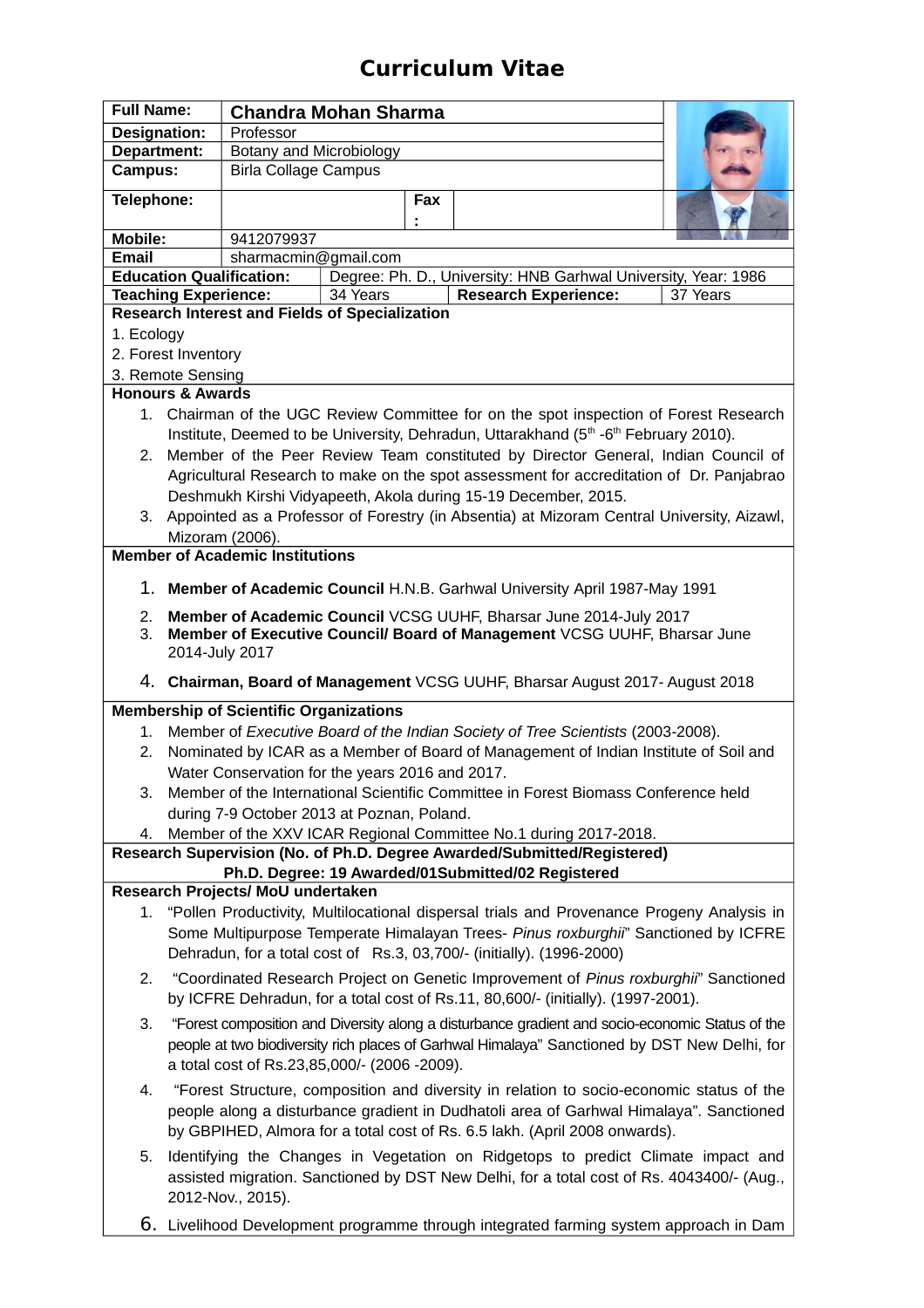affected area of Tehri District (Coordinator). Sanctioned by SEWA-THDC for a total cost of 67.91 Lacs. (Feb. 2016 to May 2018).

#### **Administrative Experience**

- 1. Vice-Chancellor, VCSG Uttarakhand University of Horticulture & Forestry, Bharsar, Pauri Garhwal, 09 August 2017 – 08 August, 2018.
- 2. Vice-Chancellor, In-Charge from 15.05.2017 to 25.06.2017, VCSG Uttarakhand University of Horticulture & Forestry, Bharsar, Pauri Garhwal
- 3. Dean Post Graduate Studies, (VCSG UUHF, Bharsar), Pauri Garhwal from July, 2015- July, 2018.
- 4. Dean, College of Forestry, Ranichauri (VCSG UUHF, Bharsar), Tehri Garhwal, 1<sup>st</sup> June, 2014 – 15.05.2018.
- 5. Director Research, VCSG UUHF, Bharsar, 08.10.2015 20.01.2016
- 6. Chairman, Sports Council, HNB Garhwal University (27.07.06 26.01.09).
- 7. Assistant warden, Trishul PG and Research Hostel, HNB Garhwal University Srinagar Garhwal (Jan. 1995-Jan 1996).
- 8. Head, Department of Forestry H.N.B. Garhwal University Srinagar Garhwal, (April 1987- May 1991 & July 1997 - July 1998).
- 9. Assistant Proctor, HNB Garhwal University Campus Srinagar Garhwal (Sept 1987 May 1989).
- 10. Head, Department of Botany, Garhwal University Campus Tehri, (August 1985 May 1986).

#### **Scientific Visits Abroad/ International Collaboration**

- 1. 23<sup>rd</sup> International Union of Forest Research Organization World Congress (Forest for the future sustaining society and the environment) held at Seoul, Republic of Korea during 23 $^{\text{rd}}$  to 28<sup>th</sup> August 2010.
- 2. Forest Biomass Conference 2013, organised by the Faculty of Forestry, Poznan University of Life Sciences, Poznan, Poland. October 07 – 09, 2013.

#### **Conference/Symposium/Workshop Attended during last five years (2014-2019)**

#### **International**

1. Attended/Presented Paper/Invited Talk/Keynote Address/Session Chair, Title of event, place, date, year

2.

**National**

1.

2.

#### **Conference/Symposium/Workshop Organized during last five years (2014-2019)**

1. Chairman/Convener/Organizing Secretary, Title of event, place, date, year

2.

3.

## **Publications during last five years (2014-2019)**

### **Journals**

- 1. **Sharma, C. M**., Mishra A. K., Prakash, O., Dimri S., and Baluni, P. 2014. Assessment of forest structure and woody plant regeneration on ridge tops at upper Bhagirathi basin in Garhwal Himalaya. *Tropical Plant Research* 1(3):62-72.
- 2. Dimri, S., Baluni, P. and **Sharma C. M.** 2014. Growing stock of various Broad-leaved and conifer forests of Garhwal Himalaya. *International Journal of Conservation Science* 5 (4): 527- 534.
- 3. Dimri, S., Baluni, P. and **Sharma, C. M.** 2014. Growing stock of various pure conifer forest types of central (Garhwal) Himalaya, India. *Int.* J. *Cur Res. Rev*., 6 (22): 45-50
- 4. Pratibha Baluni, Suchita Dimri and **C. M. Sharma**, 2014. Structure, composition and characteristics of Oak forests of Uttarakhand. *Oaks:* 10: 17-30
- 5. V. P. Khanduri, K. S. Kumar, and **C. M. Sharma**, 2015. Role of pollen production in mating suc cess in some tropical tree species. *Brazilian Journal of Botany,* 38: 107 112. **IF 0.958**
- 6. Tahir Nazir and **C. M. Sharma**, 2015. Rate of infiltration under different forest covers of Garhwal Himalaya. *Indian Forester,* 141 (9): 930-940
- 7. V. P. Khanduri, **C. M. Sharma**, K. S. Kumar and Kalpataru Kar, 2015. Biannual pollen production in *Lagerstroemia speciosa* (L.) Pers. (Lythraceae).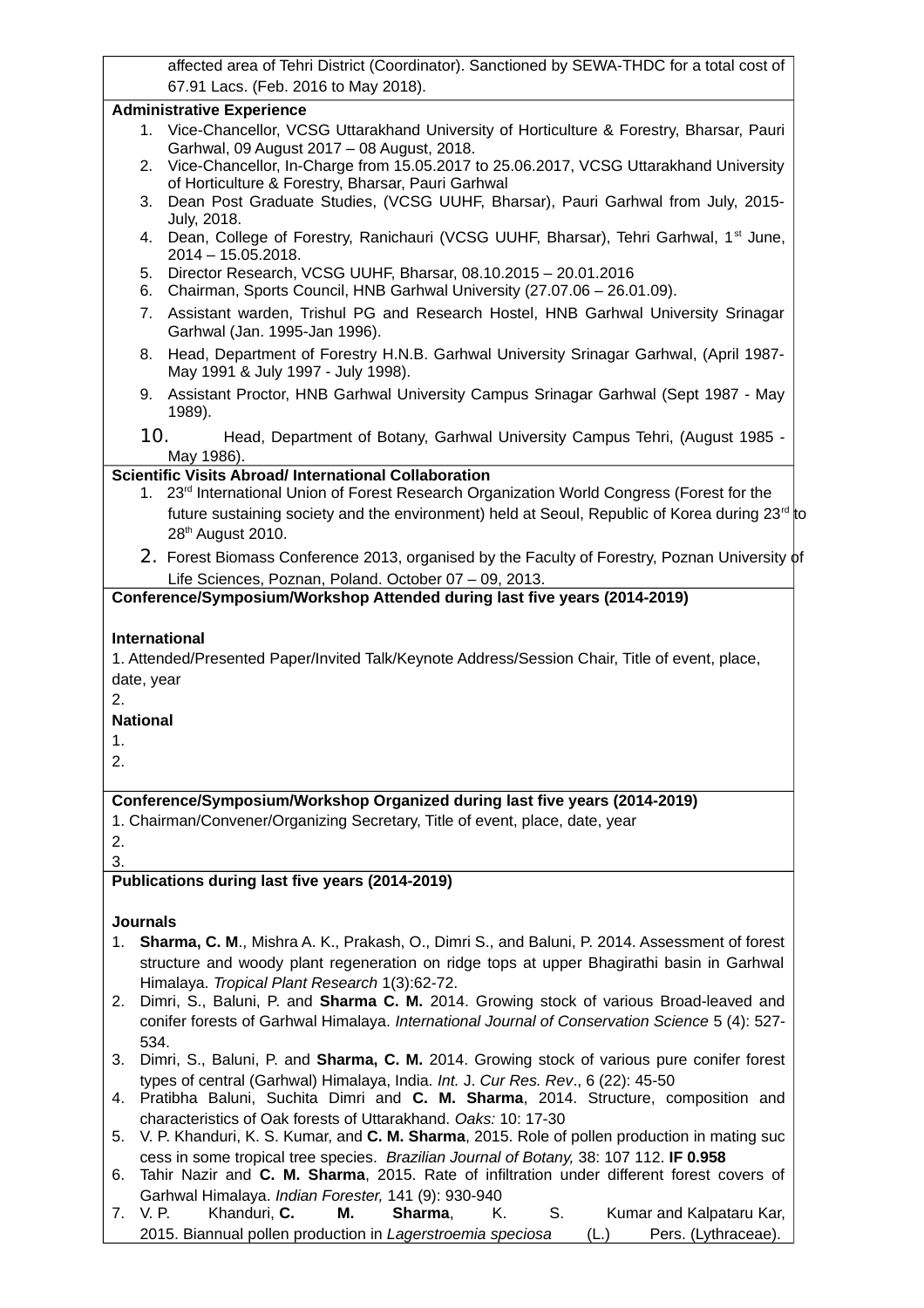*Grana*, 54(1): 26-36. **IF 0.907**

- 8. **C. M. Sharma**, Ashish K. Mishra, Ram Krishan, O.P. Tiwari and Y. S. Rana, 2016. Variation in vegetation composition, biomass production and carbon storage in ridge top forests of high mountains of Garhwal Himalaya*. Journal of Sustainable Forestry 35:2,119-132.* **IF 1.242**
- 9. Suchita Dimri, Pratibha Baluni and **C. M. Sharma**, 2016. Biomass production and carbon storage potential of selected old-growth temperate forests in Garhwal Himalaya, India. *Proceedings of the National Academy of Sciences, India.* Section B: Biological Sciences. DOI 10.1007/s40011-016-0708-0.
- 10. K. S. Kumar, V. P. Khanduri, K. Kar, **C. M. Sharma** and M. K. Riyal 2016. Effect of Growth Regulators and Time on *In vitro* Pollen Germination in three Ornamental Tropical Tree Species. *Journal of Agricultural Science and Technology,* 18 (5): 1247-1255. **IF 0.828**
- 11. **C. M. Sharma,** O. P. Tiwari, Y. S. Rana, Ram Krishan, Ashish K. Mishra. 2016. Plant diversity, tree regeneration, biomass production and carbon storage in different oak forests on ridge tops of Garhwal Himalaya. *Journal of Forest and Environmental Science*, 32 (4): 329-343.
- 12. Sushma Singh, Zubair A Malik and **C. M. Sharma**. 2016. Tree species richness, diversity and regeneration status in different oak (*Quercus* spp.) dominated forests of Garhwal Himalaya, India. *Journal of Asia-Pacific Biodiversity*, 9(3): 293-300.
- 13. **C. M. Sharma,** Ashish K. Mishra, Ram Krishan, O. P. Tiwari and Y. S. Rana. 2016. Impact of climate on structure and composition of ridge top forests in Garhwal Himalaya. *Taiwania* 61(2): 61-69. **IF 0.602**
- 14. Suchita Dimri, Pratibha Baluni and **C. M. Sharma** 2017. Carbon dynamics in *Quercus semecaprpifolia* (Kharsu Oak) and *Quercus floribunda* (Moru Oak) forests of Garhwal Himalaya, India. *Proc. Natl. Acad. Sci. India, Sec. B Biol. Sci*. DOI 10.1007/s40011-017-0852- 1.
- 15. R. Krishan, O. P. Tiwari, Y. S. Rana, A. K. Mishra and C. M. Sharma, 2017. Changes in Levels of Soil Carbon and Forest Floor Carbon Stocks in the different Temperate Forests of Garhwal Himalaya. *Int J Cur Res Rev*, 9 (7): 5-10.
- 16. **C. M. Sharma,** Ashish K. Mishra, O. P. Tiwari, Ram Krishan and Y. S. Rana. 2017. Effect of Altitudinal gradients on forest structure and composition on ridge tops in Garhwal Himalaya. *Energy, Ecology and Environment*; DOI 10.1007/s40974-017-0067-6
- 17. Y. S. Rana, O. P. Tiwari, R. Krishan and **C. M. Sharma,** 2018. Determination of nutritional potential of five important wild edible fruits traditionally used in Western Himalaya. Int. J. Life Sci, 6 (1): 79-86.
- 18. O. P. Tiwari, Y. S. Rana, R. Krishan, **C. M. Sharma** and B. S. Bhandari, 2018 Regeneration dynamics, population structure, and forest composition in some ridge forests of the Western Himalaya, India. Forest Science and Technology, 14 (2): 66–75.
- 19. **C. M. Sharma**, O. P. Tiwari, Y. S. Rana, R. Krishan and A. K. Mishra, 2018 Elevational behaviour on dominance–diversity, regeneration, biomass and carbon storage in ridge forests of Garhwal Himalaya, India. For. Ecol. Manage, 424(2018): 105-120. **IF 3.126**
- **20.** Vinod Prasad Khanduri, Arun Sukumaran and **Chandra Mohan Sharma**. 2018. Reproductive biology of *Cornus capitata* Wall. ex Roxb.: A native species in East Asia. *Journal of Forestry Research* (779): DOI: 10.1007/s11676-018-0779-2. **IF. 1.155**
- **21. C. M. Sharma,** Ashish K. Mishra, O. P. Tiwari, Ram Krishan and Y. S. Rana. 2018. Regeneration patterns of tree species along an elevational gradients in the Garhwal Himalaya. *Mountain Research and development* 38 (3): 211-219. **IF- 1.388**
- *22.* Aman Dabral, B.S. Butola, V.P. Khanduri, C.M. Sharma and Dhanush C. 2018. Autotoxicity against seed germination, seedling emergence of *Quercus leucotrichophora* A. Camus Ex. Bahadur. *Journal of Pharmacognosy and Phytochemistry* 7(5): 1813-1816.
- **23.** V. P. Khanduri, K. S. Kumar, **C. M. Sharma**, M. K. Riyal and Kalpataru Kar, 2019. Pollen limitations and seed set associated with year to year variation in flowering of *Gmelina arborea* in natural tropical forest. *Grana*. DOI: 10.1080/00173134.2018.1536164. **IF- 0.907**
- **24.** Om Prakash Tiwari, Chandra Mohan Sharma, Yashwant Singh Rana and Ram Krishan, 2019. Disturbance, Diversity, Regeneration and Composition in Temperate Forests of Western Himalaya, India. Journal of Forest and Environmental Science Vol. 35, No. 1, pp. 6-24, https://doi.org/10.7747/JFES.2019.35.1.6.
- **25.** V.P. Khanduri, Arun Sukumaran and C. M. Sharma, 2019. Male-skewed sex ratio in *Myrica esculenta*: a dioecious tree species. *Trees*: *Structure and Function.* Vol. (0123456789)13; https://doi.org/10.1007/s00468-019-01850-5. **IF- 1.799**

vind Bijalwan, Pooja Verma , Manmohan J. R. Dobriyal , A. K. Patil , Tarun Kumar Thakur and